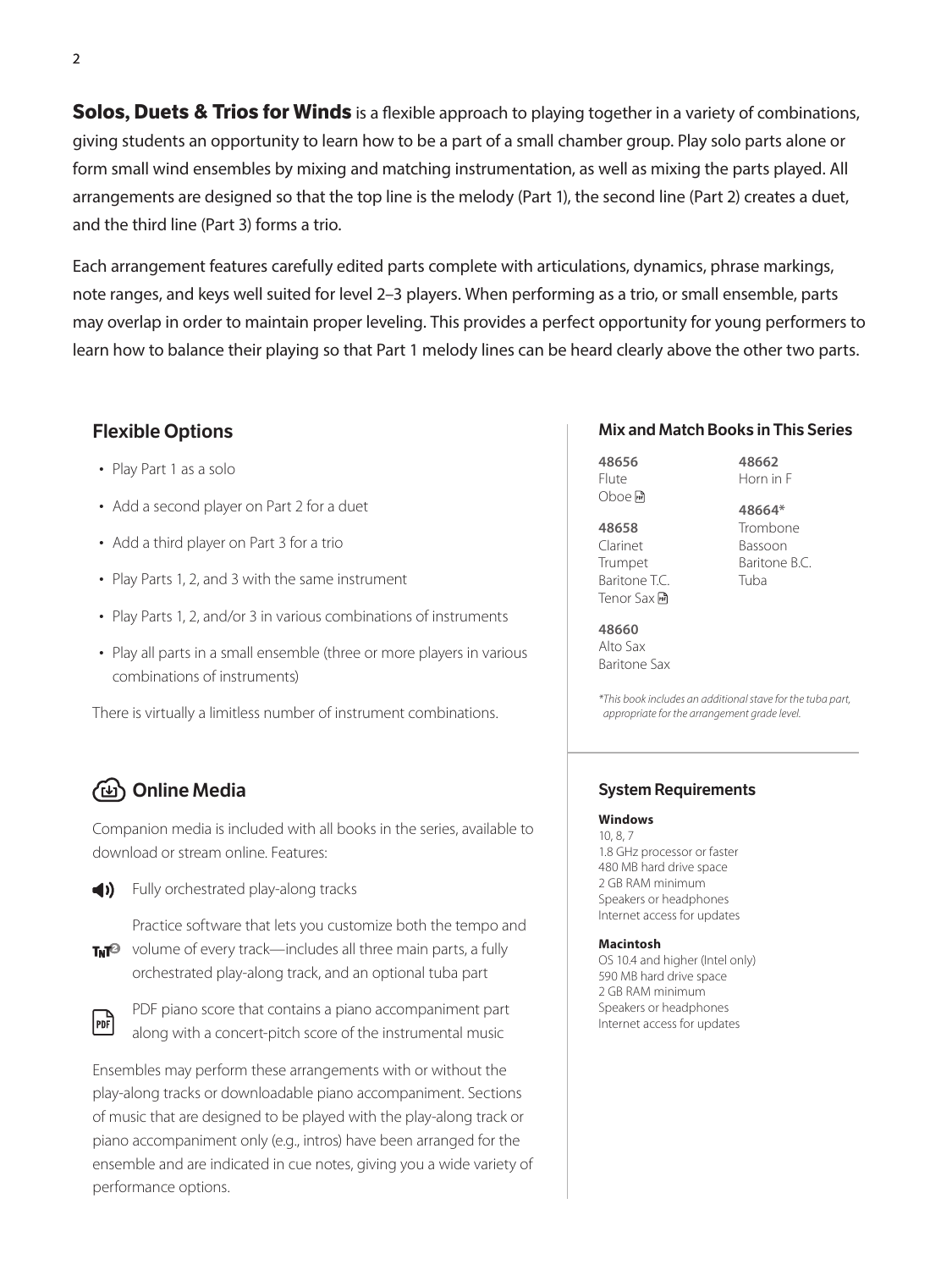# **Contents**

| <b>Title</b>                                                                         | Page | Audio<br>Track |
|--------------------------------------------------------------------------------------|------|----------------|
|                                                                                      |      |                |
| Armed Forces Medley: The Army Goes Rolling Along / Marines' Hymn / Anchors Aweigh7 2 |      |                |
|                                                                                      |      |                |
|                                                                                      |      |                |
|                                                                                      |      |                |
|                                                                                      |      |                |
|                                                                                      |      |                |
|                                                                                      |      |                |
|                                                                                      |      |                |
|                                                                                      |      |                |
|                                                                                      |      |                |
|                                                                                      |      |                |
|                                                                                      |      |                |
|                                                                                      |      |                |
|                                                                                      |      |                |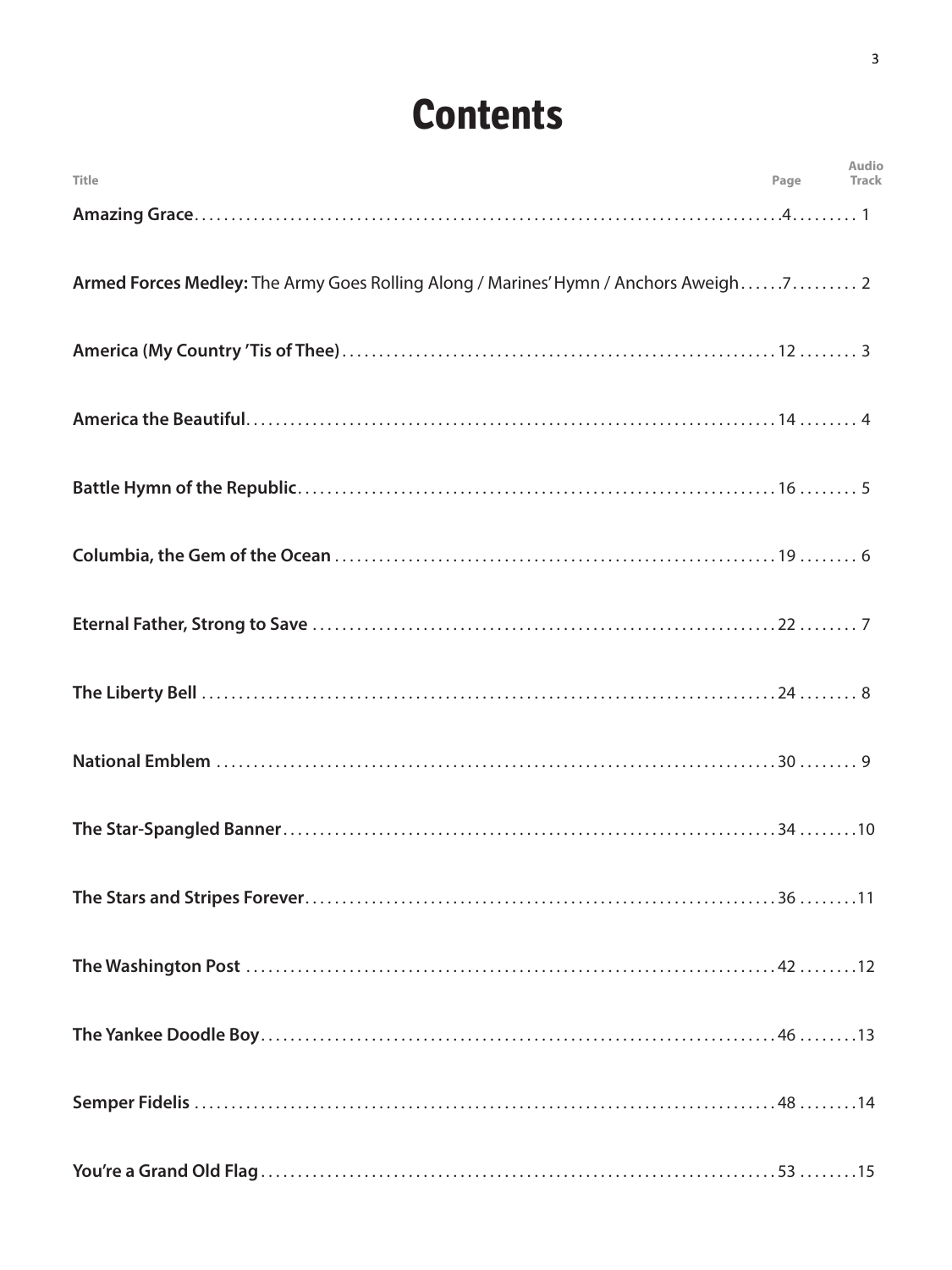## **The Stars and Stripes Forever**

Composed by JOHN PHILIP SOUSA







The Stars and Stripes Forever - 6 - 1

© 2020 ALFRED MUSIC All Rights Reserved